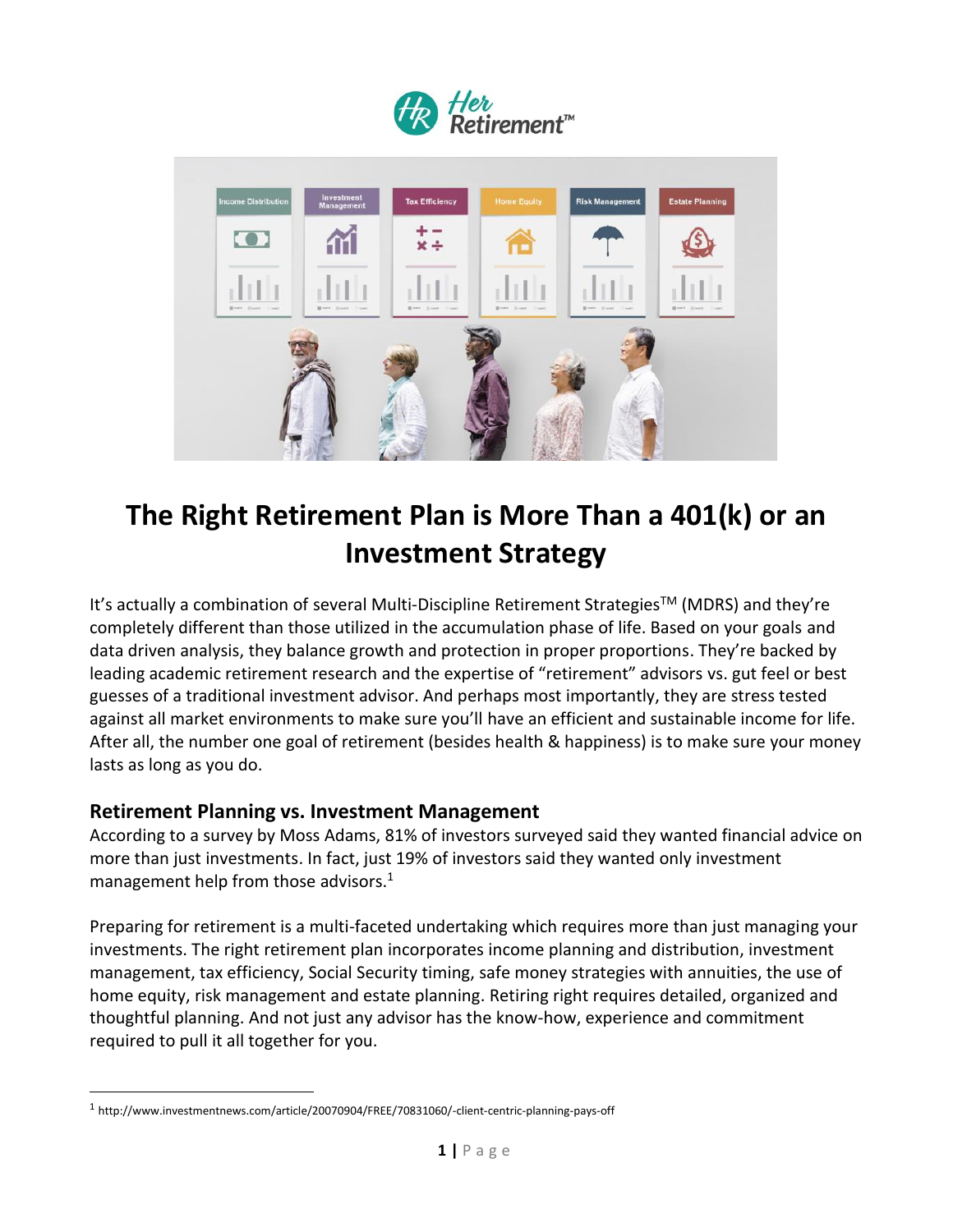**"Most advisors (and many retirement plans) concentrate on investments only. They don't incorporate all the intricate retirement strategies that must be utilized to dramatically increase the probability of a retiree's success."**

-Dr. Wade Pfau, Phd, Retirement Researcher

### **Multi-Discipline Retirement Strategies Overview**

Her Retirement affiliated advisors rely on several Multi-Discipline Retirement Strategies and Efficiency Tactics that address a retiree's top concerns in retirement, while creating the most efficienct and sustainable retirement outcome possible.

#### **ALPHA STRATEGY #1: INCOME PLANNING & DISTRIBUTION Income Distribution**

*Concerns Addressed:*

- Will I outlive my money?
- How to create an efficient & sustainable income for life?
- Taking too much out of my portfolio during retirement?
- Can I count on Social Security

The goal of income planning & distribution is to create a retirement paycheck that will last throughout retirement. This "paycheck" will be comprised of income from guaranteed sources (such as Social Security, pensions, and annuities along with other sources from working, inheritances, rental income, other passive income and/or life insurance), along with income generated from your savings & investments to fill any gap.

#### **Income Distribution Efficiency Tactic: Proper Social Security Timing to Get More**

Utilizing the optimal filing strategy and proper timing to begin Social Security benefits can dramatically increase your income and ultimately increase your retirement portfolio survival rate. Social Security accounts for approximately 33% of your income in retirement. It's critical to deploy a strategy that allows you to keep as much of your benefit as possible. It's not as simple as filing as soon as you're eligible. There are a number of factors and calculations that must be done *prior* to filing. Our affiliated advisors use a sophisticated software to decide your strategy. The software also determines how to minimize the impact of taxes while maximizing your benefits. As you may or may not know, in some situations Social Security can be taxed up to 85%. The right Social Security strategy can have a potentially big impact on your retirement outcome.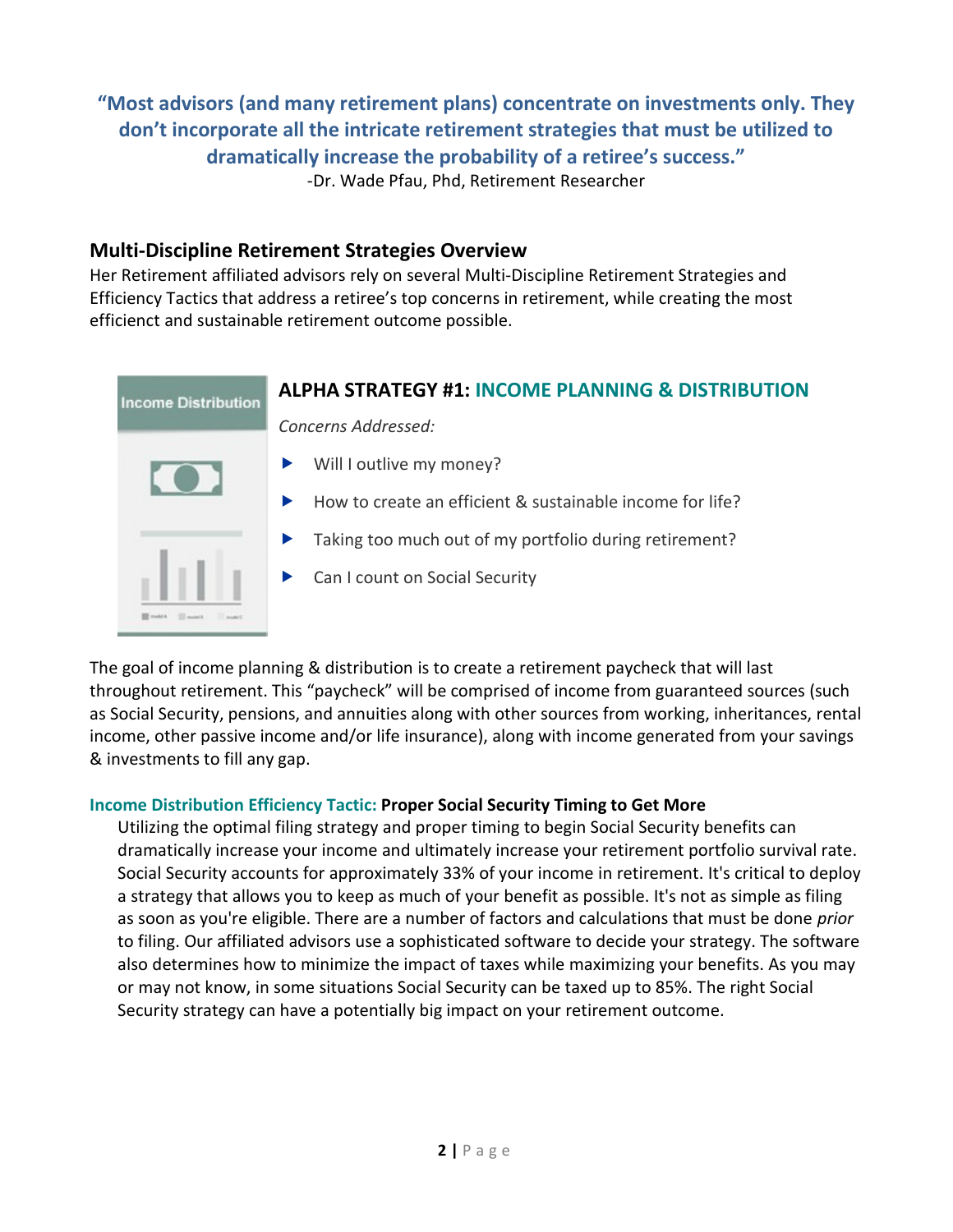### **ALPHA STRATEGY #2: INVESTMENT MANAGEMENT**

*Concerns Addressed:*



Investment Management

> $\blacktriangleright$  How to protect my portfolio from market volatility and market downturns?

- How to reduce fees
- ▶ How to take advantage of manager affect?

The goal of Investment Management is to transition your pre-retirement portfolio (which was focused on growth) to a retirement optimized portfolio

that balances growth and guarantees, while minimizing risk. You'll also want to have proper portfolio management and reduce your investment fees to the greatest extent possible.

#### **Investment Management Efficiency Tactic: Hybrid Income Portfolio to Reduce Volatility**

Minimizing portfolio risk increases portfolio survival. Generally speaking, as you approach and enter retirement you'll want to consider a Hybrid Income Portfolio™ (HIP) which is comprised of stocks, structured investments (SIs) and fixed indexed annuities (FIAs). Stocks will be your hedge against inflation. SIs and FIAs will be your hedge against volatility, sequence of return and interest rate risk. The structured investments and FIAs are what we call "bond busters", since they provide much better returns than bonds, but also offer the safety of bonds. The best part of the HIP is you don't have to give up return for a reduction in risk. Who says you can't have your cake and eat it too?

#### **What the Research Says** [sidebar/set off from the above copy somehow]

A recent research study commissioned by Nationwide Financial and completed by Morningstar Investment Management LLC, compared a traditional 60/40 stock and bond portfolio to a portfolio consisting of stocks, bonds and fixed indexed annuities (FIAs). The study concluded that by repositioning a traditional retirement portfolio consisting of 60% equities and 40% bonds to a portfolio consisting of 36% equities, 24% bonds and 40% fixed indexed annuities (FIAs) offers virtually the same return, but with a 40% reduction in potential portfolio risk and volatility. Research has indicated that when taking income from a retirement portfolio, the portfolio with the lower volatility will last longer.

The Nationwide/Morningstar study offers irrefutable evidence supporting the benefits of FIAs in combination with traditional stock and bond investments. The 36/24/40 optimized portfolio in the study is subject to adjustment and the proper allocations should be based upon each retiree's individual situation. Some individuals may benefit from a more aggressive portfolio which would consist of more stock percentage, while some situations may require more guarantees\* offered by a higher percentage of FIAs in the portfolio. Ultimately, a sophisticated retirement income projection analysis will determine the proper allocation to delegate to FIAs, Bonds and Stocks to offer the best potential retirement outcome. Our belief, based on the research, is that a Hybrid Income Portfolio, which combines traditional investments (stocks and bonds) with an allocation to FIAs (for portfolio volatility reduction) offers the optimum blend of growth and risk reduction for maximum retirement portfolio sustainability.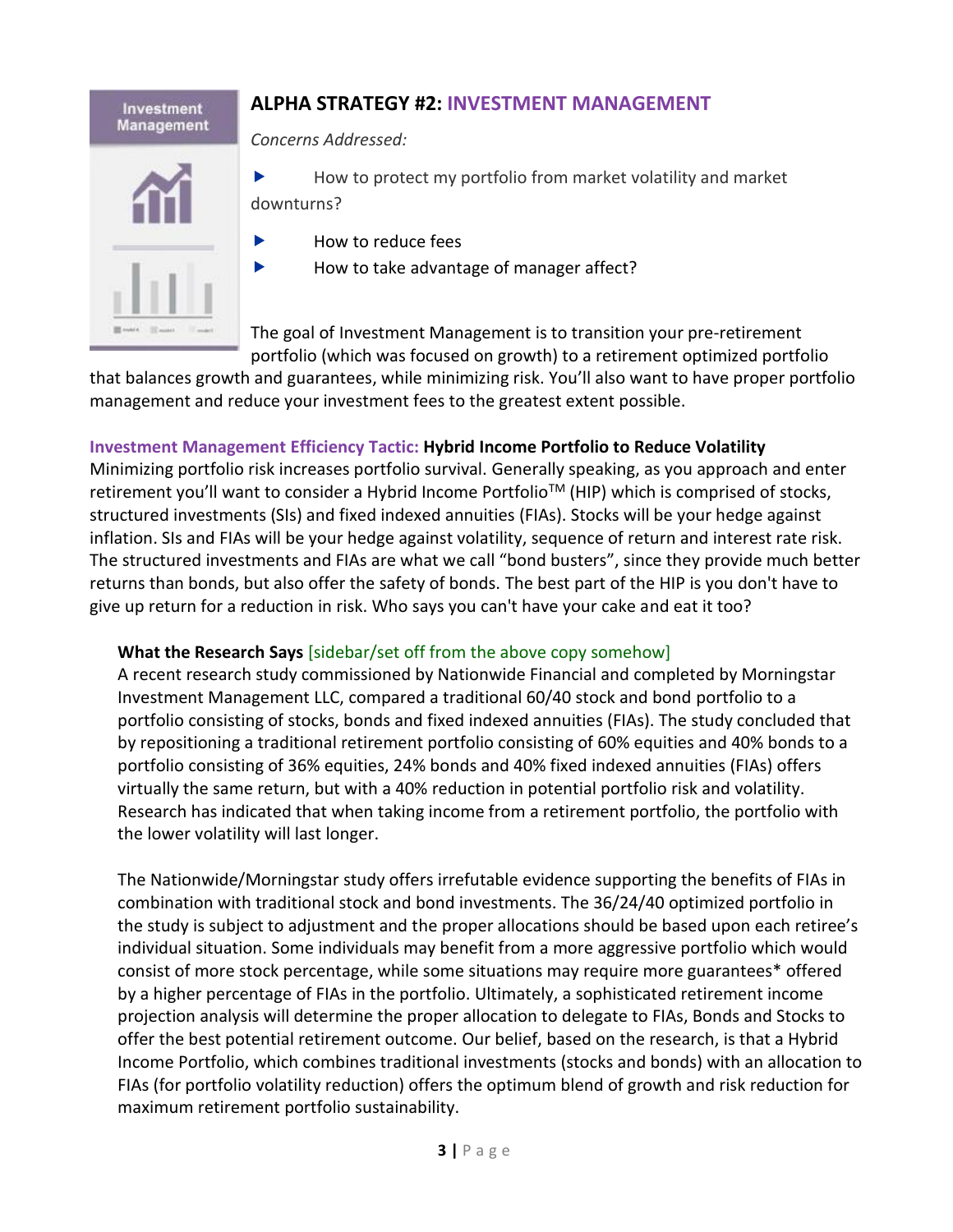\*Guarantees are backed by the claims paying ability of the issuing insurance company.

**Investment Management Efficiency Tactic: Money Managers Plus Index Funds Beat the Benchmark** Utilizing high quality money managers or individual stocks combined with "low-cost" index funds can yield a higher portfolio return or increased Alpha (above benchmark returns). It's imperative to utilize managers that have proven Alpha ability, in combination with indexing asset classes where Alpha is harder to attain. It's important to seek out independent investment advice which offers the ability to utilize most mutual funds (MFs), exchange traded funds (ETFs) and Separate Account Managers (SAM's) with no proprietary pressures. Our network of affiliated advisors use advanced screening criteria to identify and utilize the "best of the best" money managers to offer the highest potential returns, with no potential conflict of interest. All accounts are regularly monitored and re-balanced on regular basis to make sure your returns are maximized.

#### **Investment Management Efficiency Tactic: Reduced Portfolio Management Fees**

Low advisor fees are paramount to allowing a portfolio to outperform the appropriate benchmark over time. Our affiliated advisor's relationships with institutional money managers gives them access to institutional investments that aren't available to individual investors. These investments carry substantially less internal expenses. If fees are kept as low as possible, Alpha increases. While other advisors in the industry charge up to 2% to manage your portfolio, our affiliated advisors typically charge 50%-75% less than that!

\*Note: It's important to discuss the affiliated advisor you work with to verify his/her fees. When they join our network, they take an oath of transparency in regards to everything they do for you, including their fee structure.



### **ALPHA STRATEGY #3: TAX EFFICIENCY**

*Concerns Addressed:*

Reducing taxes in retirement

This concern, among others, is addressed by proper Tax Planning Strategies. The goal of tax planning is to distribute your income in retirement in the most tax efficient manner (keep more of what you've earned), and ultimately increase the probability of portfolio survival. Tax diversification (having tax-free, taxable and tax-deferred investments) in retirement offers the ability to create a tax efficient income distribution strategy.

#### **Tax Efficiency Tactic: Tax Smart Withdrawals Increase Your Spendable Income without Adding any Money to What You Have**

"There's no getting around taxes" is the conventional wisdom employed by most retirement planning strategies. But there's a multitude of tax planning strategies to offset income from a variety of sources. Re-categorizing retirement assets and utilizing an *unconventional* tax efficient withdrawal strategy versus the *conventional* withdrawal strategy can reduce taxes to 0% in retirement and potentially add 5-15 or more years of portfolio survival. The most significant benefit of this is you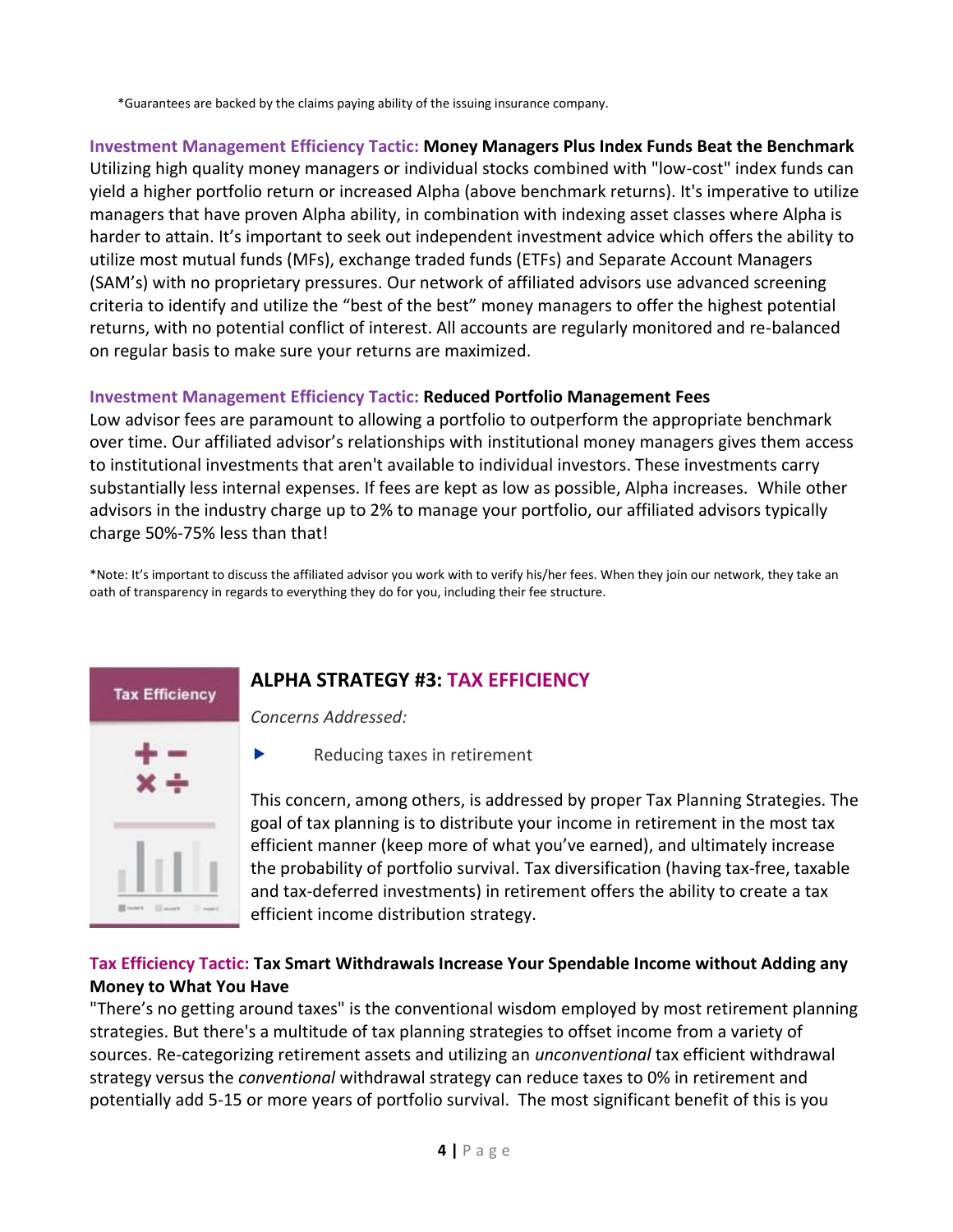don't have to add a single cent to your portfolio. Efficiently repositioning retirement assets and utilizing the proper sequence of withdrawals (tax-free accounts, tax-deferred accounts, and taxable accounts) can reduce the negative effect of Required Minimum Distributions (RMDs) and Social Security taxation creating a more effective withdrawal strategy.



*Concerns Addressed*

 Creating a reserve account to be used as an income buffer or for emergencies

This concern, among others, is addressed by proper use of Home Equity tactics. The goal is to use the equity in your home as an income buffer or to fund an emergency. Leading academic research indicates that the use of home equity in retirement can increase the probability of portfolio survival while also increasing the legacy to loved ones.

#### **Home Equity Efficiency Tactic: Prudent Use of Home Equity**

Leading research indicates that the use of home equity in retirement will increase the probability of portfolio survival and increase the legacy to loved ones. HECM Loans or Reverse Mortgages have been called the "Swiss Army Knife" of retirement planning since they can be utilized as part of many diverse retirement planning strategies. $[1]$ 

[\[1\]](https://mail.google.com/mail/u/0/#m_-8497895616695305587__ftnref1) Using Reverse Mortgages In A Responsible Retirement Income Plan, Wade Pfau (2016)



**Home Equity** 

#### **ALPHA STRATEGY #5: RISK MANAGEMENT**

*Concerns Addressed:*

- How much will I need for healthcare expenses?
- Protecting against a long term care incident?

These concerns, among others, are addressed by proper Risk Management Strategies. The goal of risk management to properly construct a plan to protect your portfolio against life's what-ifs and certainties as it relates to healthcare/Medicare, long term care and death.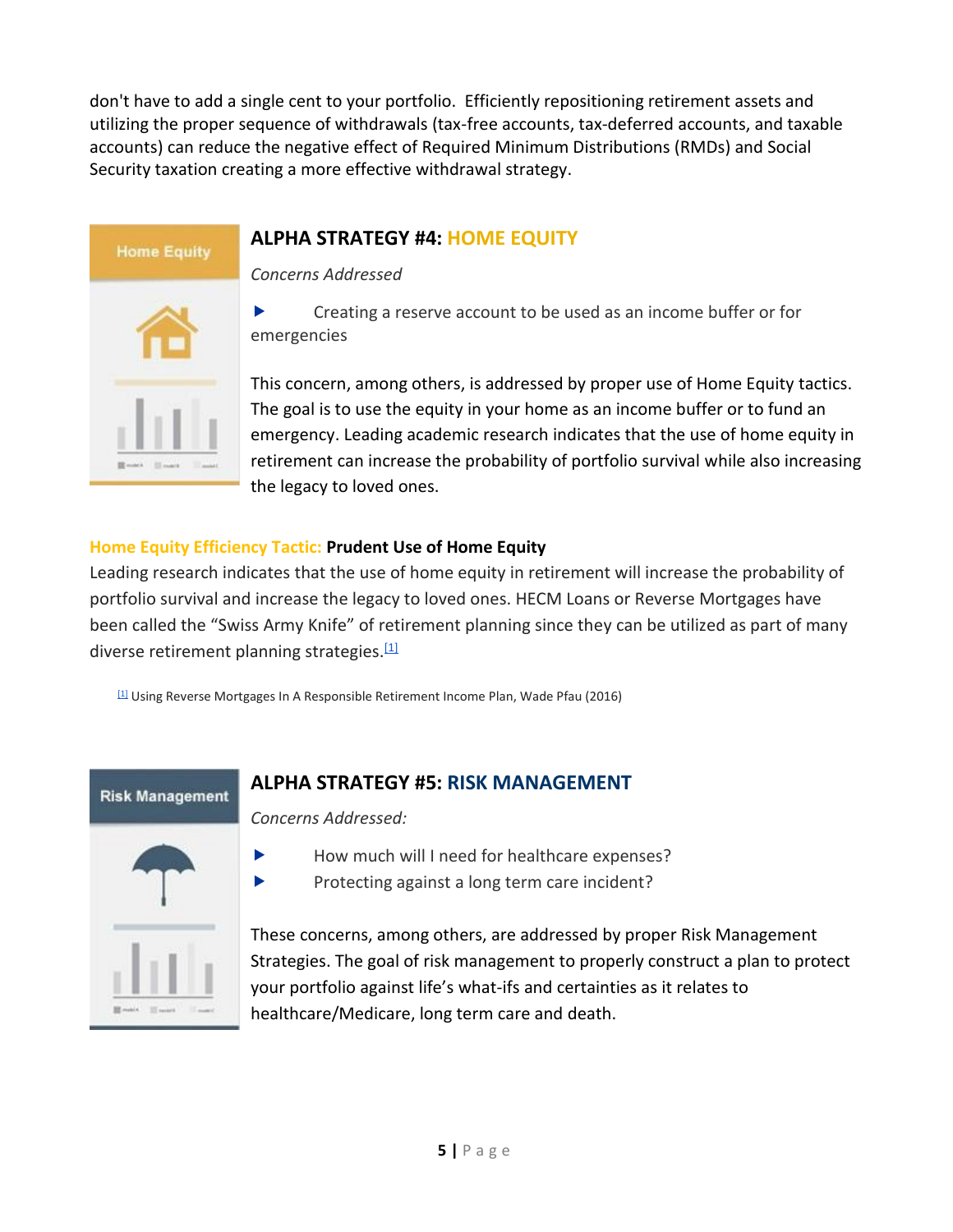#### **ALPHA STRATEGY #6: ESTATE PLANNING**

**Estate Planning** 

#### *Concerns Addressed:*

Leaving a legacy for my family

This concern, among others, is addressed by proper Estate Planning Strategies. The goal of estate planning is to intelligently create an estate plan to protect you, your family and your legacy. Trusts and wills are a standard starting point.

#### **OTHER ALPHA STRATEGIES:**

**Behavioral Coaching** (guidance through turbulent times leads to better outcomes) People sometimes get taken in by media hype, greed-fear driven tactics and the marketing machine behind the big financial companies. Everyone has the temptation to chase returns and make uninformed, knee-jerk reactions as the volatile markets move up and down. In fact, these behaviors have been proven in numerous studies to negatively impact portfolios over the long term. The value of a Hybrid Retirement Advisor is having an advocate to guide you (and keep you calm and on track), providing experience, while also presenting you with the facts based on academic research vs. hearsay. A steady hand during turbulent times can have a significant impact on the long term survivability of your portfolio.

**Evidence-Based Planning** (proper planning decisions through research based advice) According to Robin Powell, a British journalist, "All too often we base our investment decisions on industry marketing and advertising or on what we read and hear in the media or on something else altogether." Evidence-based retirement planning and investing is the idea that no advice should be given until it's backed by reliable research and evidence, and shown to be effective over the long term. Thus, evidence-based advice requires a commitment to being a student for life, consistently staying abreast of academic research and best practices, while protecting client's best interests. Most advisors aren't interested in this level of commitment or learning...it's far easier to simply collect investments, fees and commissions and call it a day.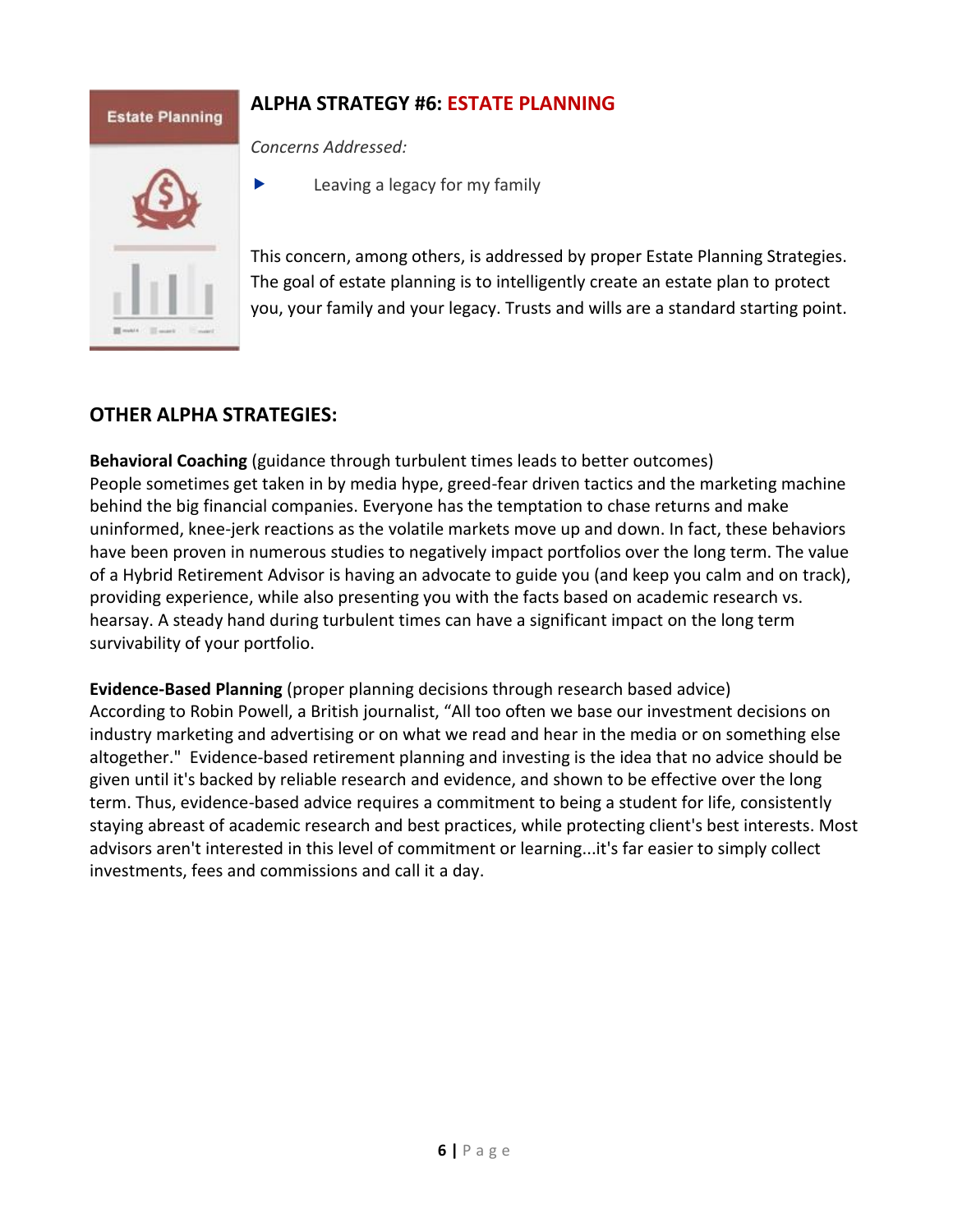### **The Value of Proper Strategies…What the Research Says?**

A number of companies have conducted research to attempt to measure the impact and value of retirement strategies and advice on a retiree's financial future. This impact and value has been referred to as "Gamma, Alpha or Sigma."

David Blanchett, head of retirement research at Morningstar, conducted a study and identified that a retiree can possibly add as much as 1.59% "Gamma" to his/her retirement portfolio by employing proper retirement planning strategies.<sup>2</sup>

|                                                                               | <b>MORNINGSTAR</b><br><b>GAMMA</b> | <b>VANGUARD</b><br><b>ADVISOR ALPHA</b> | <b>ENVESTNET</b><br>CAPITAL SIGMA |
|-------------------------------------------------------------------------------|------------------------------------|-----------------------------------------|-----------------------------------|
| <b>Financial Planning</b><br>Advice/Dynamic<br><b>Withdrawal Strategies</b>   | 70bps                              |                                         | 50bps                             |
| <b>Asset Class Selection/</b><br><b>Allocation &amp; Product</b><br>Selection | 67bps                              |                                         | 28bps                             |
| (Lower Cost)<br><b>Investment Selection</b>                                   |                                    | 45bps                                   | 82bps                             |
| Systematic<br>Rebalancing                                                     |                                    | 35bps                                   | 44bps                             |
| <b>Tax-Efficient</b><br><b>Withdrawal Ordering</b>                            | 23bps                              | Up to 70bps                             |                                   |
| <b>Asset Location</b>                                                         | 23bps                              | Up to 75 bps                            |                                   |
| <b>Behavioral Coaching</b>                                                    |                                    | 150bps                                  |                                   |
| <b>Tax Loss Harvesting</b>                                                    |                                    |                                         | 100bps                            |
| <b>Total Advisor Value</b>                                                    | 1.59%/year                         | $>396$ /year                            | $>3\%/year$                       |

Vanguard Funds performed a similar study that concluded that proper retirement planning strategies and advice can add as much as a 3% "Alpha" to a retirement portfolio.<sup>3</sup>

Envestnet Quantitative Research Group's white paper, "*Capital Sigma: The Advisor Advantage*" suggests that advisors can potentially add value in many areas including: general financial planning, portfolio management, asset allocation and selecting lower cost investments. Envestnet estimates that the benefits can add up to as much as 3% per year.<sup>4</sup>

#### **What does this mean in dollars and cents?**

Morningstar's research estimates a retiree can expect to generate 22.6% more income from what they call a "Gamma efficient income strategy." This means that an investment-only portfolio generating an annual income of \$60,000 can generate \$73,560 in annual income when utilizing a "Gamma strategy". This is an additional \$13,560 per year.

[While all three of these studies gives new and](https://www.onefpa.org/journal/Pages/NOV14-A-Comparison-of-Retirement-Strategies-and-Financial-Planner-Value.aspx)  [existing clients a data-driven view on the intrinsic](https://www.onefpa.org/journal/Pages/NOV14-A-Comparison-of-Retirement-Strategies-and-Financial-Planner-Value.aspx)  [value of advisor alpha, another study by Terrance K.](https://www.onefpa.org/journal/Pages/NOV14-A-Comparison-of-Retirement-Strategies-and-Financial-Planner-Value.aspx)  [Martin Jr., Ph.D. and Michael Finke, Ph.D., CFP®](https://www.onefpa.org/journal/Pages/NOV14-A-Comparison-of-Retirement-Strategies-and-Financial-Planner-Value.aspx)  [compared profiles of planning and advice over the](https://www.onefpa.org/journal/Pages/NOV14-A-Comparison-of-Retirement-Strategies-and-Financial-Planner-Value.aspx)  [span of 14 years.](https://www.onefpa.org/journal/Pages/NOV14-A-Comparison-of-Retirement-Strategies-and-Financial-Planner-Value.aspx) As they wrote in the Journal of Financial Planning: "Those who had calculated retirement needs and used a financial planner (which likely captures those who used a comprehensive planner who follows a more thorough planning process that includes retirement needs assessment) generated more than 50 percent



<sup>2</sup> Alpha, Beta & Now GAMMA, David Blanchett/Morningstar Study (Aug. 2013). https://corporate1.morningstar.com/uploadedFiles/US/AlphaBetaandNowGamma.pdf

<sup>3</sup> [Vanguard, Putting a value on value: Quantifying advisor's alpha \(2015\)](https://www.vanguard.com/pdf/ISGQVAA.pdf). https://www.vanguard.com/pdf/ISGQVAA.pdf

<sup>4</sup> Envestnet Quantitative Research Group, "*Capital Sigma: The Advisor Advantage*" (2013)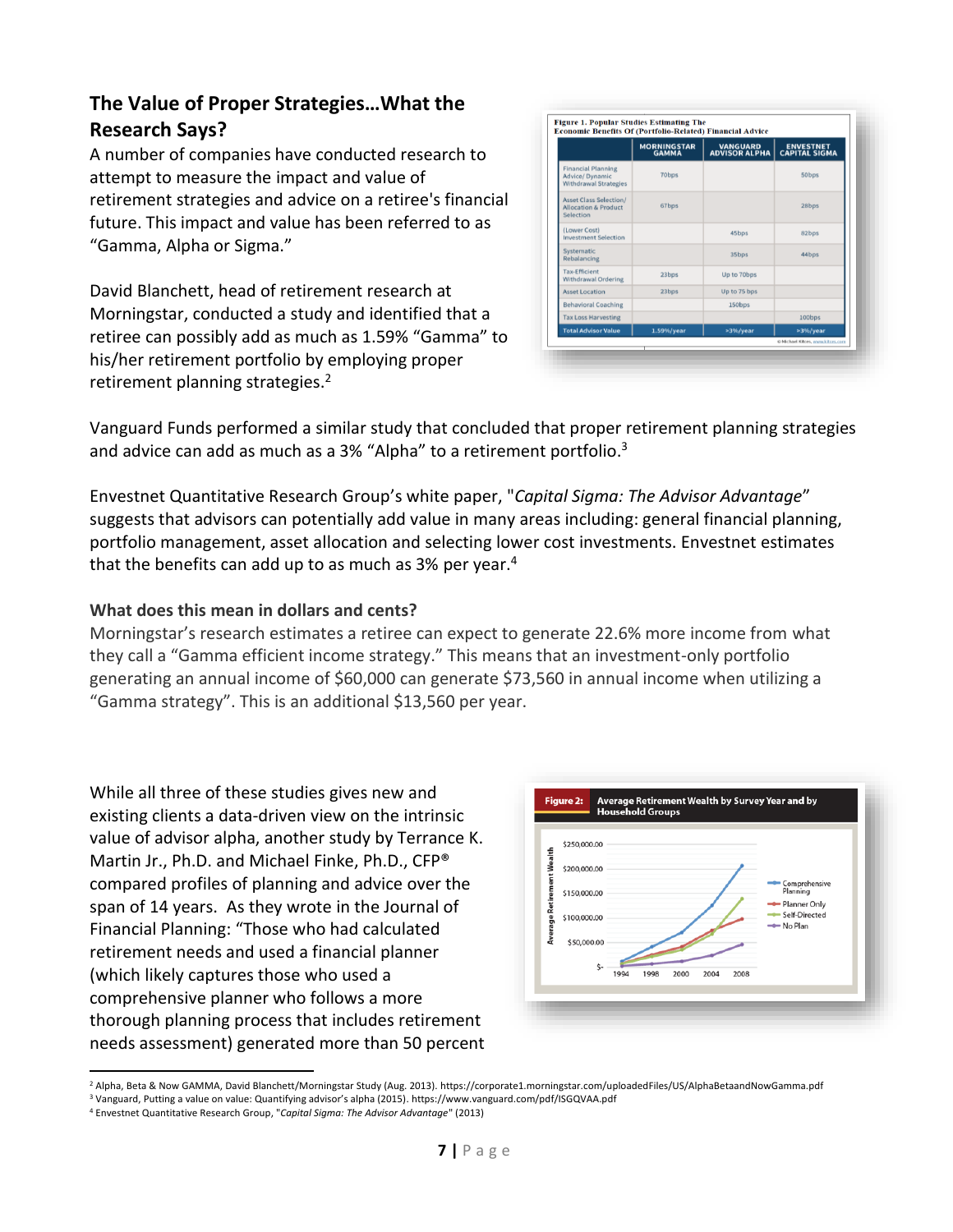greater savings than those who estimated retirement needs on their own without the help of a planner." Their report continues: "When average retirement wealth was examined by survey year (1994–2008), households with a comprehensive strategy to retirement planning consistently recorded higher mean values of accumulated retirement wealth."<sup>5</sup>

### **"The research is unequivocal that a competent financial guide can both help you achieve the returns necessary to arrive at your financial destination while simultaneously improving the quality of your journey."**

-Behavioral Alpha: The True Power of Financial Advice, Daniel Crosby, Ph.D., Nocturne Capital, 2016

## **Case Study: The Value of Alpha Efficient Strategies**

#### **Alpha Efficient Yield (AEY)TM vs. Rate of Return (ROR)**

As the Morningstar and Vanguard retirement research indicates, adding GAMMA or ADVISOR ALPHA to a retirement plan can add significant value (up to 3% or more) above traditional "investment only" management strategies. Our affiliated Hybrid Retirement Advisors implement what we refer to as Alpha Efficient Strategies to generate Alpha Efficient Yield (AEY) which can potentially add additional value to your portfolio. AEY is the efficient yield that can be realized above the traditional investment Rate of Return (ROR).

When growing your assets it's important to understand your portfolio Rate of Return (ROR). However, when in retirement it's important to understand that your ROR is the baseline portfolio return. By adding the effect of AEY you have a much improved potential of success. As the research indicates, working with a retirement advisor that can add AEY to your retirement portfolio can quite possibly be your biggest catalyst to a successful retirement. The case study below illustrates the dramatic difference and value this can add for a retiree.

### **Creating Alpha Efficient Yield (AEY)**

#### **Inputs**

- **Married Couple Age 65 planning to retire at age 65**
- **IRA Balance:** \$1,000,000.
- **Baseline Rate of Return (ROR) estimate:** 5%
- **Retirement Income Generated at age 65-95:** \$30,000 per year / inflation adjusted at 3% per year

<sup>5</sup> A Comparison of Retirement Strategies and Financial Planner Value (2007) https://www.onefpa.org/journal/Pages/NOV14-A-Comparison-of-Retirement-Strategies-and-Financial-Planner-Value.aspx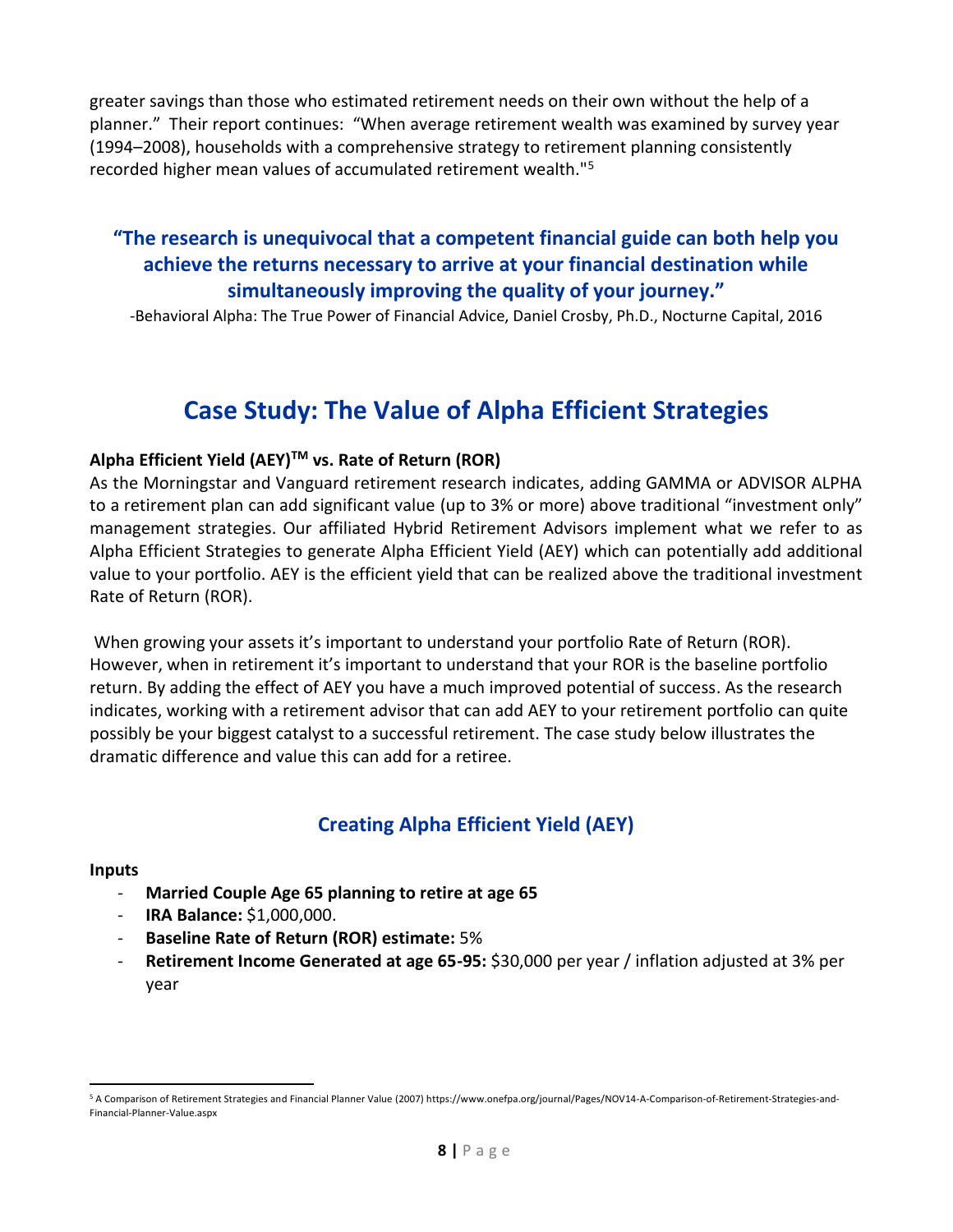| <b>ALPHA EFFICIENT YIELD (AEY)</b>                | <b>Total Income</b><br>Generated<br>(age 65-95) | <b>Total Investment</b><br><b>Account Balance</b><br>(age 95) |
|---------------------------------------------------|-------------------------------------------------|---------------------------------------------------------------|
| 0% AEY (traditional "investment only"<br>advisor) | \$1,604,202.                                    | 828,434.<br>S.                                                |
| <b>1% AEY</b>                                     | \$1,919,388.                                    | \$1,626,343.                                                  |
| <b>2% AEY</b>                                     | \$2,310,181.                                    | \$2,744,929.                                                  |
| <b>3% AEY</b>                                     | \$2,795,049.                                    | \$4,294,328.                                                  |

In summary, if an Advisor employs Alpha Efficient retirement planning strategies and NOT just investment management a huge difference can be realized by the average retiree. The effect of Alpha Efficient Yield (AEY) can be significant.

**"So, do financial advisors add value? The research strongly supports that they do, both in terms of improving means and quality of life. But they only add value when we know what to look for when selecting the appropriate partner. Our natural tendencies will be toward excess and complexity and flashy marketing, seeking out those who lead with bold claims of esoteric knowledge. What will add much greater richness is a partner who balances deep knowledge with deep rapport. Someone we will listen to when we are scared and who will save us from ourselves; a simple solution to a complex problem."**

-Behavioral Alpha: The True Power of Financial Advice, Daniel Crosby, Ph.D., Nocturne Capital, 2016

#### **A Hybrid Retirement Advisor Can Keep You on Track**

Good advisors can do good things for their clients. But in the final analysis, those who provide the most value have a commitment to getting you on track for retirement and keeping you on track. In addition, a great advisor will be 100 percent committed to: educating you, leading you through a planning process, implementing a research-backed plan with proven strategies, and helping you stay on track in the face of adversity and life changes. He/she is your insurance policy against making BIG mistakes that could cost you dearly. However, an advisor unlike most insurance, will add value and protect you and your nest egg.

Many advisors make claims that they do retirement planning, but very few actually have the commitment, technology, tools and skills it requires. At Her Retirement, we eat, drink and sleep retirement. We believe no one is better positioned or equipped to help you navigate the muddy waters of retirement planning than our network of independent, affiliated retirement advisors. Every advisor in our network promises to do more to help you know more, get more, keep more and have more...now and in retirement. We welcome you to partner with us on your retirement journey and experience a smarter, progressive, efficient and more intimate kind of retirement guidance.